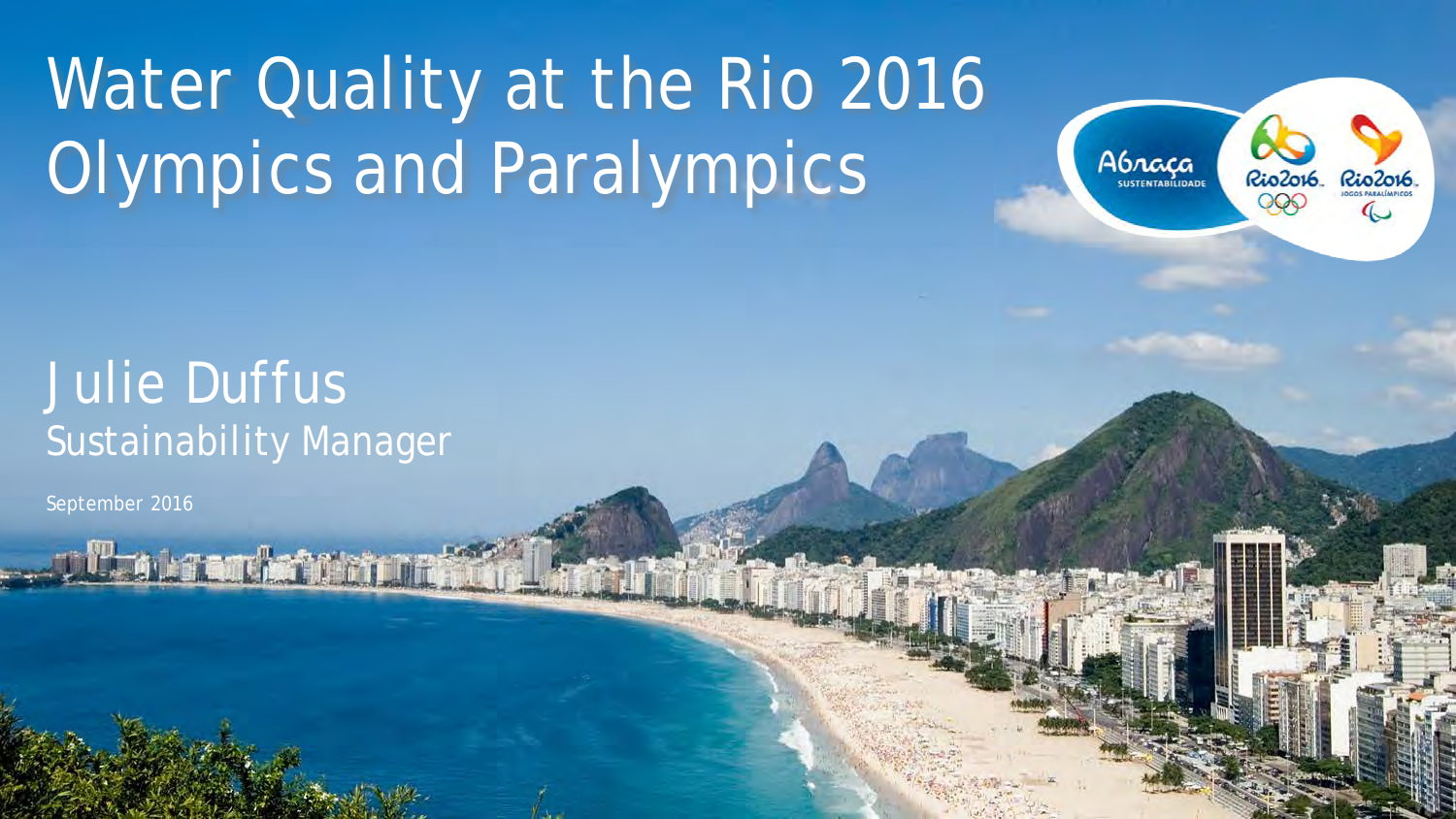## **Water Quality Background**



- o **Water quality data**
	- We will have daily monitoring of water quality (E.Coli and enterococcus).
	- However, results take 48 hours.
- o **Solution proposed**
	- Use method created by WHO, IFs, IPC, IOC and Rio2016 of combining sanitary inspections, monitoring data and weather forecasts to guide decision making.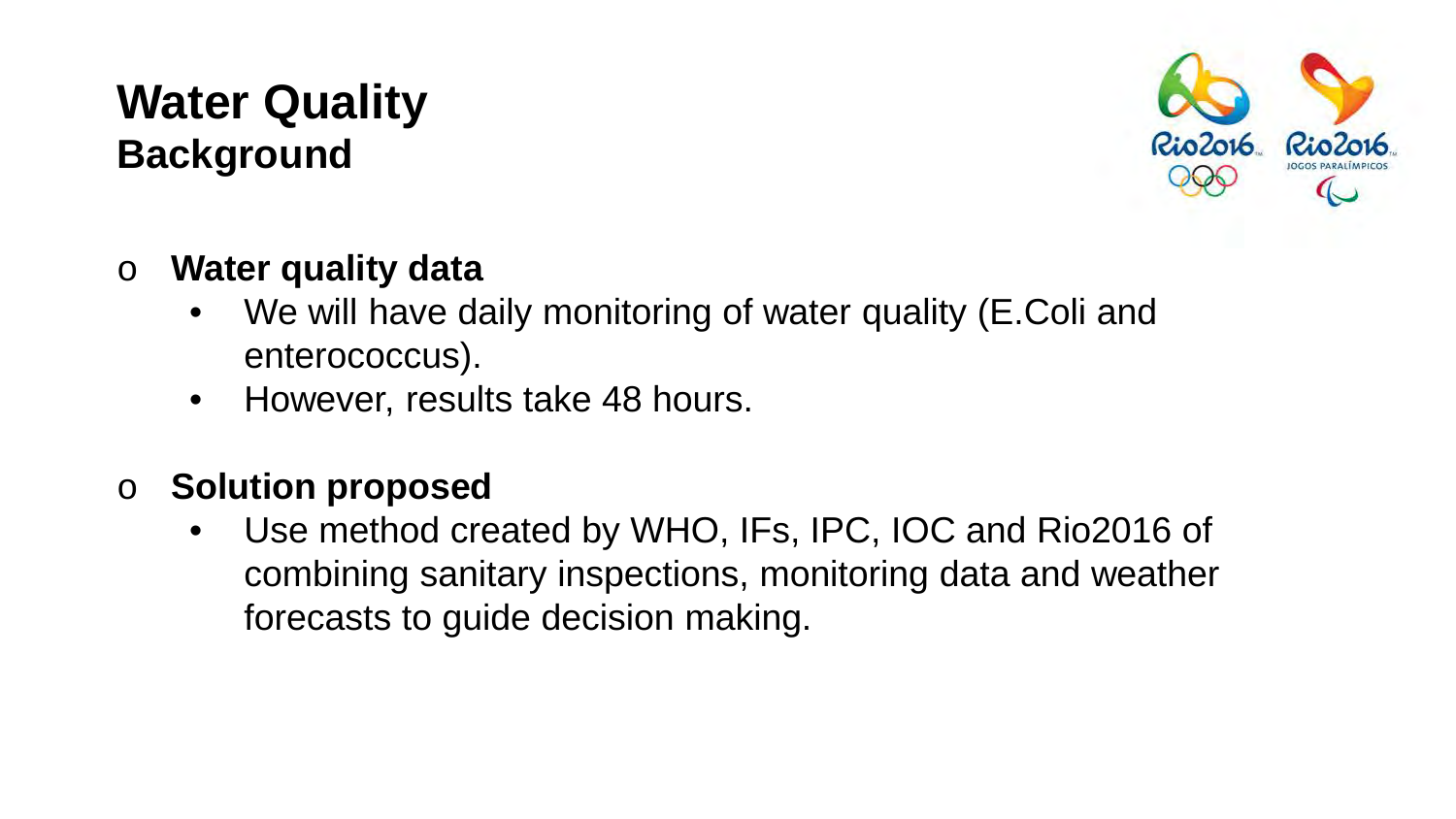# **Water Quality - Sailing Monitoring 8 Points**





| <b>Race Areas</b>    | <b>Monitoring Points</b> |
|----------------------|--------------------------|
|                      | RP001                    |
| Ramps                | RP002                    |
| G.Bay: Pão de Açucar | GN034                    |
|                      | GN036                    |
| G.Bay: Ponte         | GN063                    |
| G.Bay: Escola Naval  | GN064                    |
|                      | GN306                    |
| G.Bay: Copacabana    | GN093                    |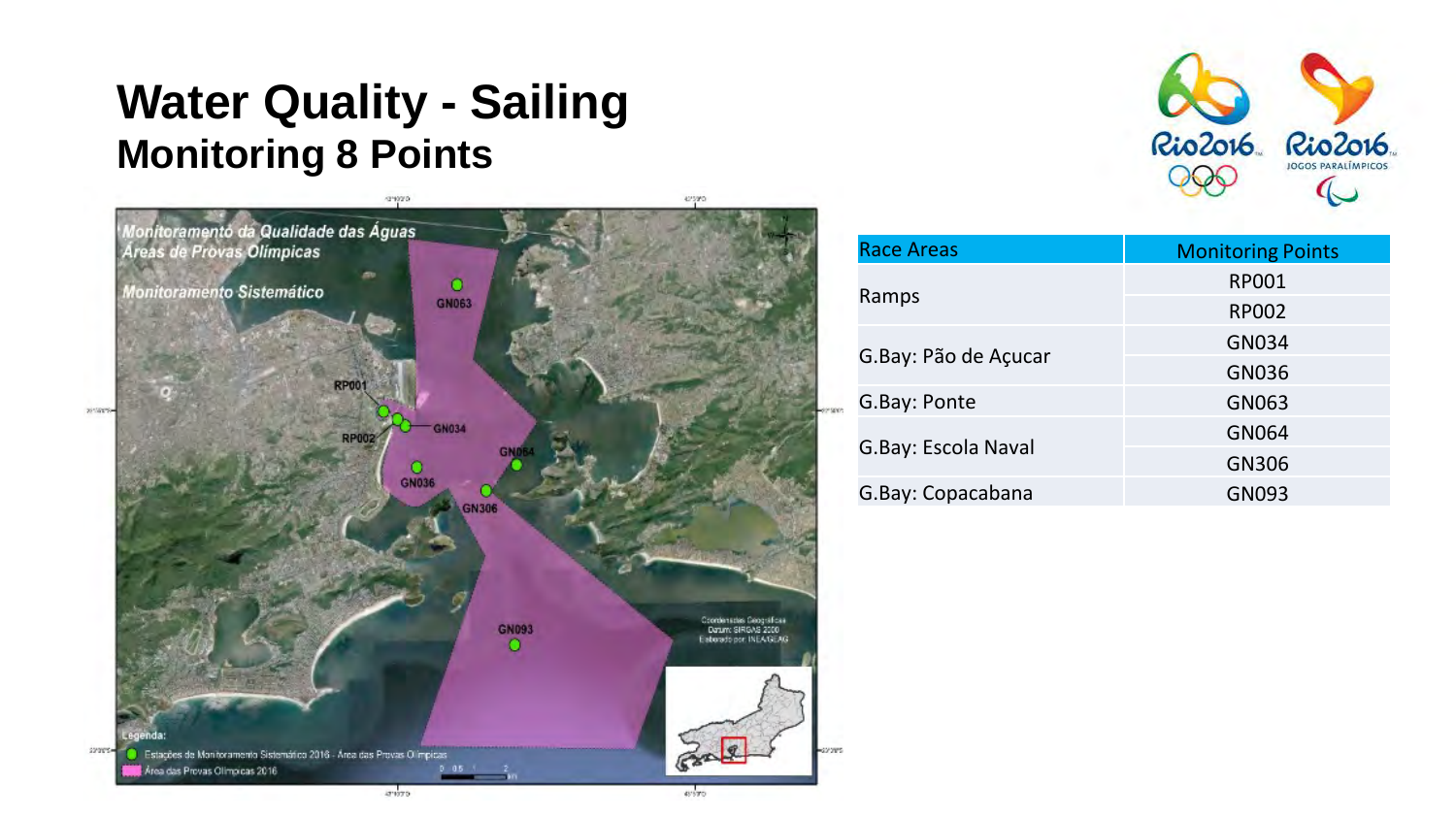# **Water Quality – Rowing and Canoe Monitoring 4 Points**





| Race Areas  | <b>Monitoring Points</b> |
|-------------|--------------------------|
| Start Area  | LRF <sub>2</sub>         |
|             | LRF <sub>3</sub>         |
| 500m mark   | LRF <sub>3</sub>         |
| Finish line | LRF <sub>5</sub>         |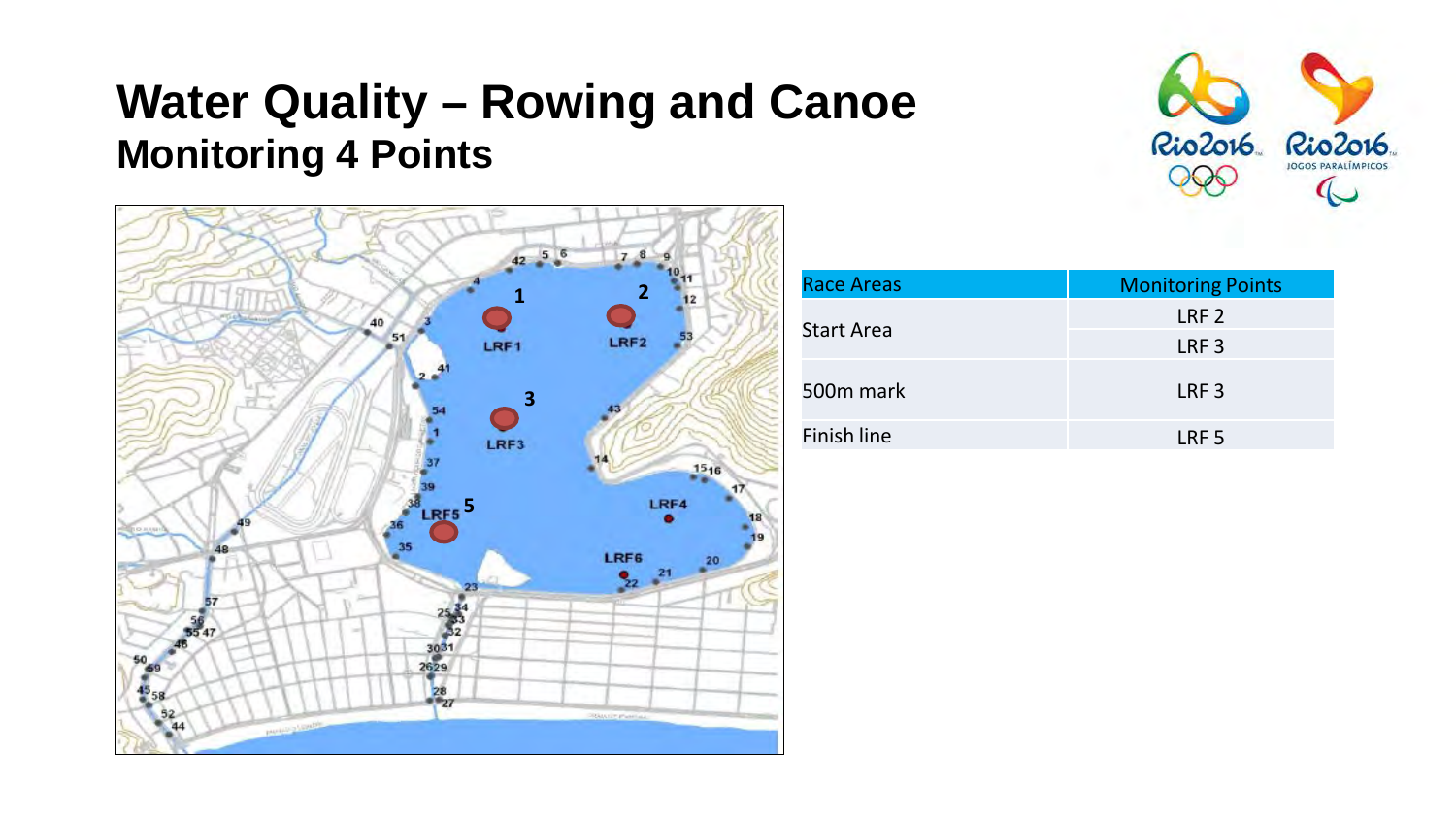## **Water Quality – Triathlon Monitoring 3 Points**





| <b>Race Areas</b> | <b>Monitoring Points</b> |
|-------------------|--------------------------|
| Athlete ramp      | CP0004                   |
| Race Area         | CP0200                   |
|                   |                          |
| Additional point  | CP0100                   |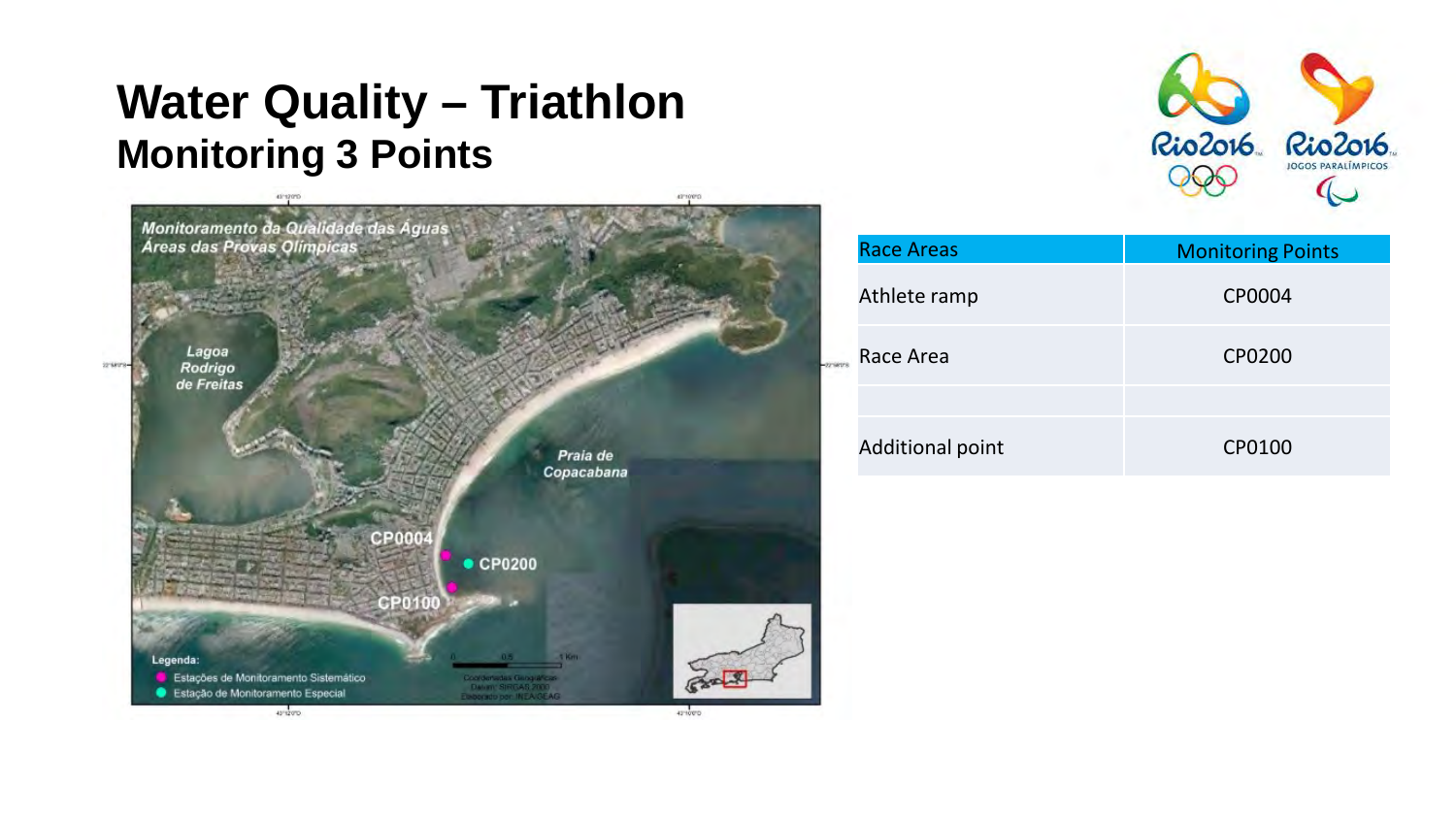# **Water Quality Standards**



Daily monitoring of water quality (E.Coli and Enterococcus)

#### **Triathlon (ITU Standards - EEA and WHO Standards)** Enterococci 100 nmp/100ml E.Coli 250 nmp/100ml

#### **Rowing and Canoe (WHO and Brazil)**

Enterococci 200 nmp/100ml E.Coli 2000 nmp/100ml

#### **Sailing (WHO and Brazil)**

E.Coli 800 nmp/100ml + E.Coli 2000 nmp/100ml

- Enterococci 200 nmp/100ml + Enterococci 200 nmp/100ml
	-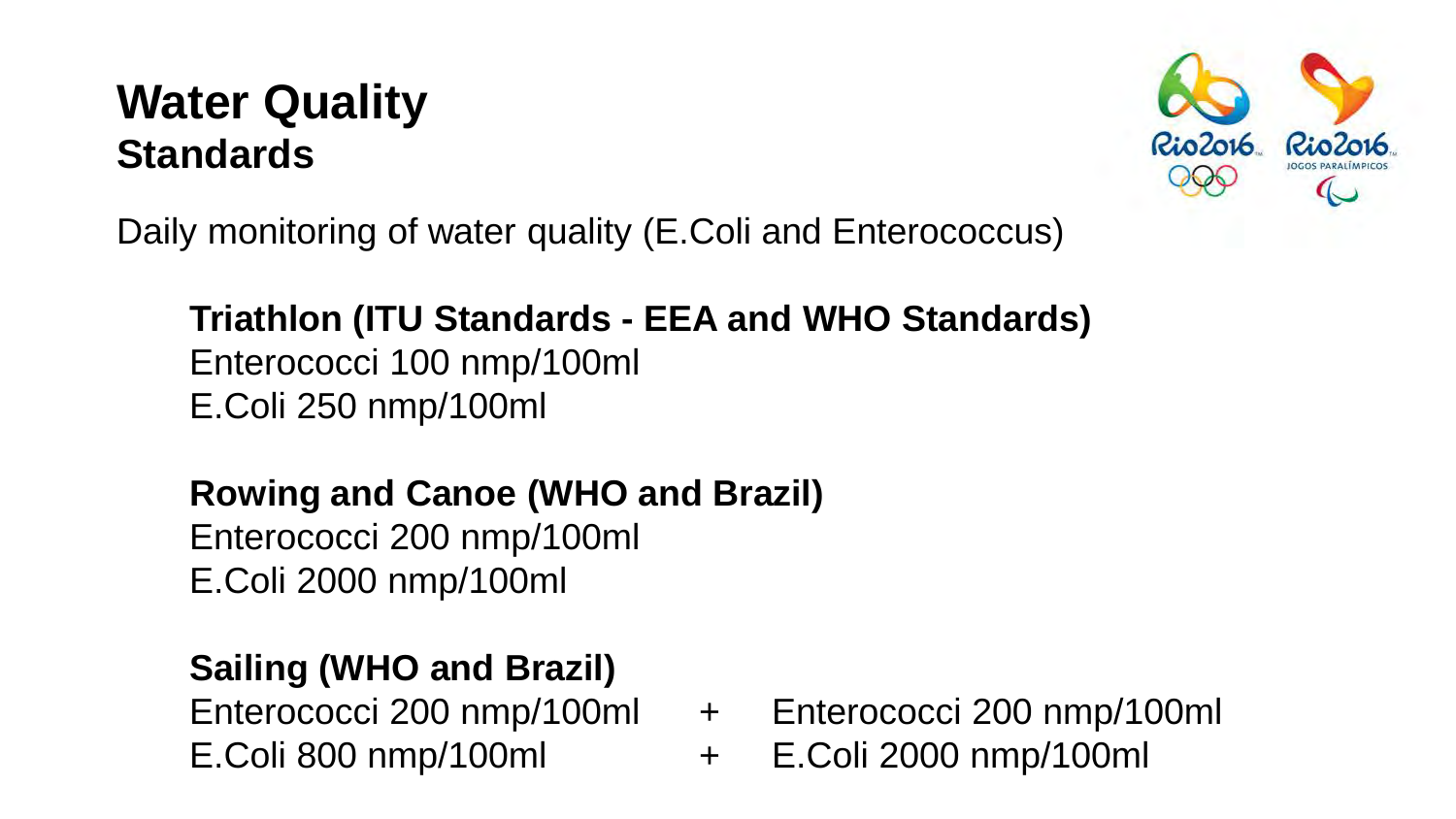# **Water Quality Results**



#### Daily monitoring of water quality (E.Coli and Enterococcus)

| Date of Sample | <b>RA01</b> | <b>RA02</b> | Enterococci<br><b>Standard</b><br>(NMP/100mL) | Date of Sample | <b>GN34</b> | <b>GN36</b> | <b>E.Coli Standard</b><br>(NMP/100mL) |
|----------------|-------------|-------------|-----------------------------------------------|----------------|-------------|-------------|---------------------------------------|
| 30/07/2016     | 10          | 10          | 200                                           | 30/07/2016     | 52          | 148         | 800                                   |
| 29/07/2016     | 10          | 10          | 200                                           | 29/07/2016     | 10          | 104         | 800                                   |
| 28/07/2016     | 10          | 10          | 200                                           | 28/07/2016     | 20          | 1222        | 800                                   |
| 27/07/2016     | 10          | 480         | 200                                           | 27/07/2016     | 10          | 20          | 800                                   |
| 26/07/2016     | 10          | 10          | 200                                           | 26/07/2016     | 158         | 15          | 800                                   |
| 25/07/2016     | 10          | 10          | 200                                           | 25/07/2016     | 10          | 15          | 800                                   |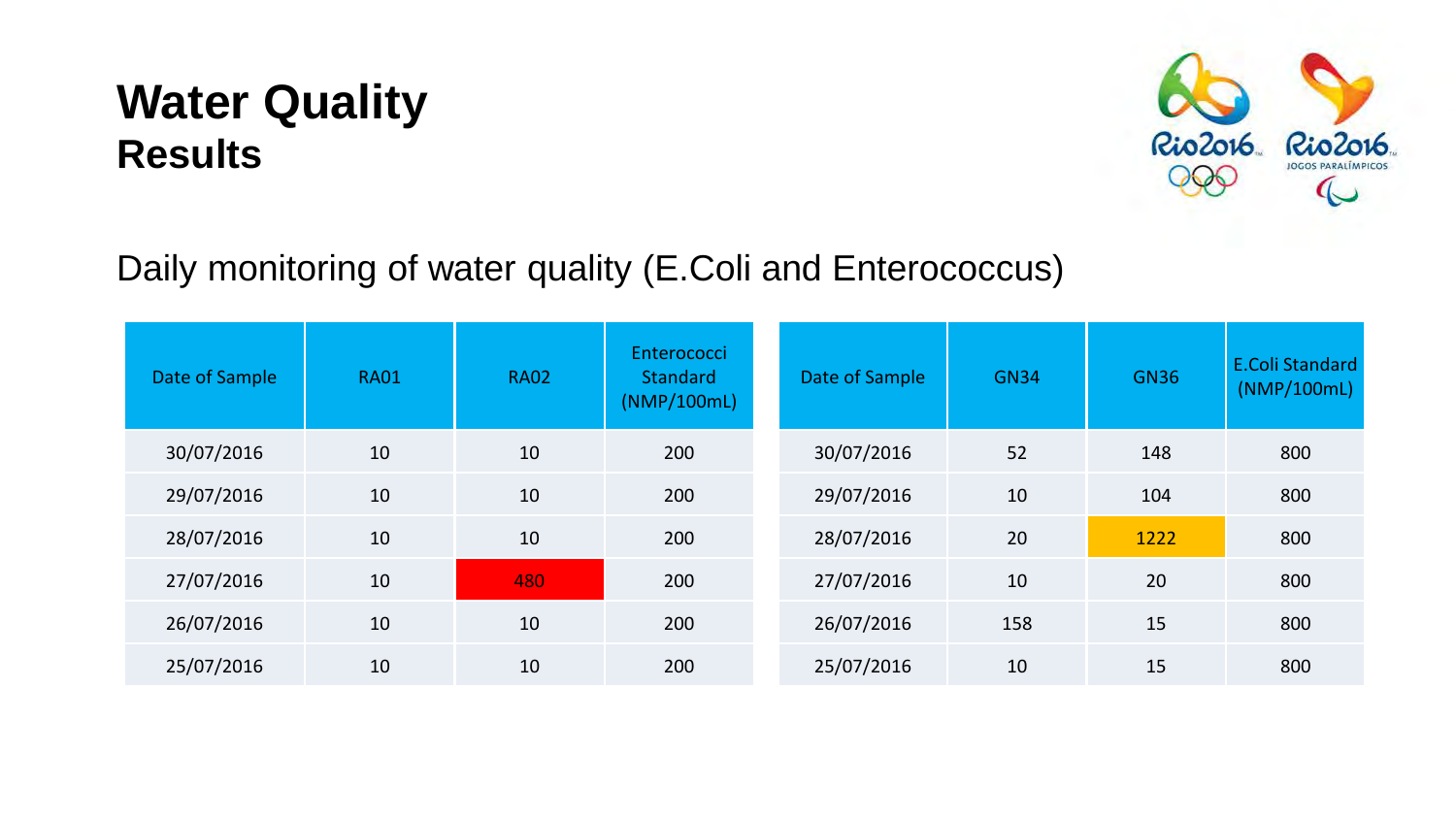### **Water Quality Sanitary Inspections**



All relevant pipes and all race areas inspected each morning and throughout the competition for all three venues

| <b>Site</b>                           | <b>Visual</b><br><b>Pollution</b> | Odour       | Time of visit | <b>Comments</b>                                                  |
|---------------------------------------|-----------------------------------|-------------|---------------|------------------------------------------------------------------|
| <b>Teixeira Freitas</b><br>(Marina)   | None                              | None        | 08.00hrs      |                                                                  |
| <b>SEAERJ</b> (Marina)                | <b>None</b>                       | None        | 07.30hrs      |                                                                  |
| <b>Silveira Martins</b><br>(Flamengo) | None                              | None        | 07.45hrs      |                                                                  |
| <b>Escola Naval FoP</b>               | <b>None</b>                       | <b>None</b> | 10.00hrs      | Considerable foam. Small quantities of waste. Ecoboats deployed. |
| Aeroporto FoP                         | <b>None</b>                       | None        | 09.50hrs      |                                                                  |
| Pão de Açucar FoP                     | None                              | None        | 09.30hrs      | Small amounts of floating waste. Ecoboats deployed to the FoP.   |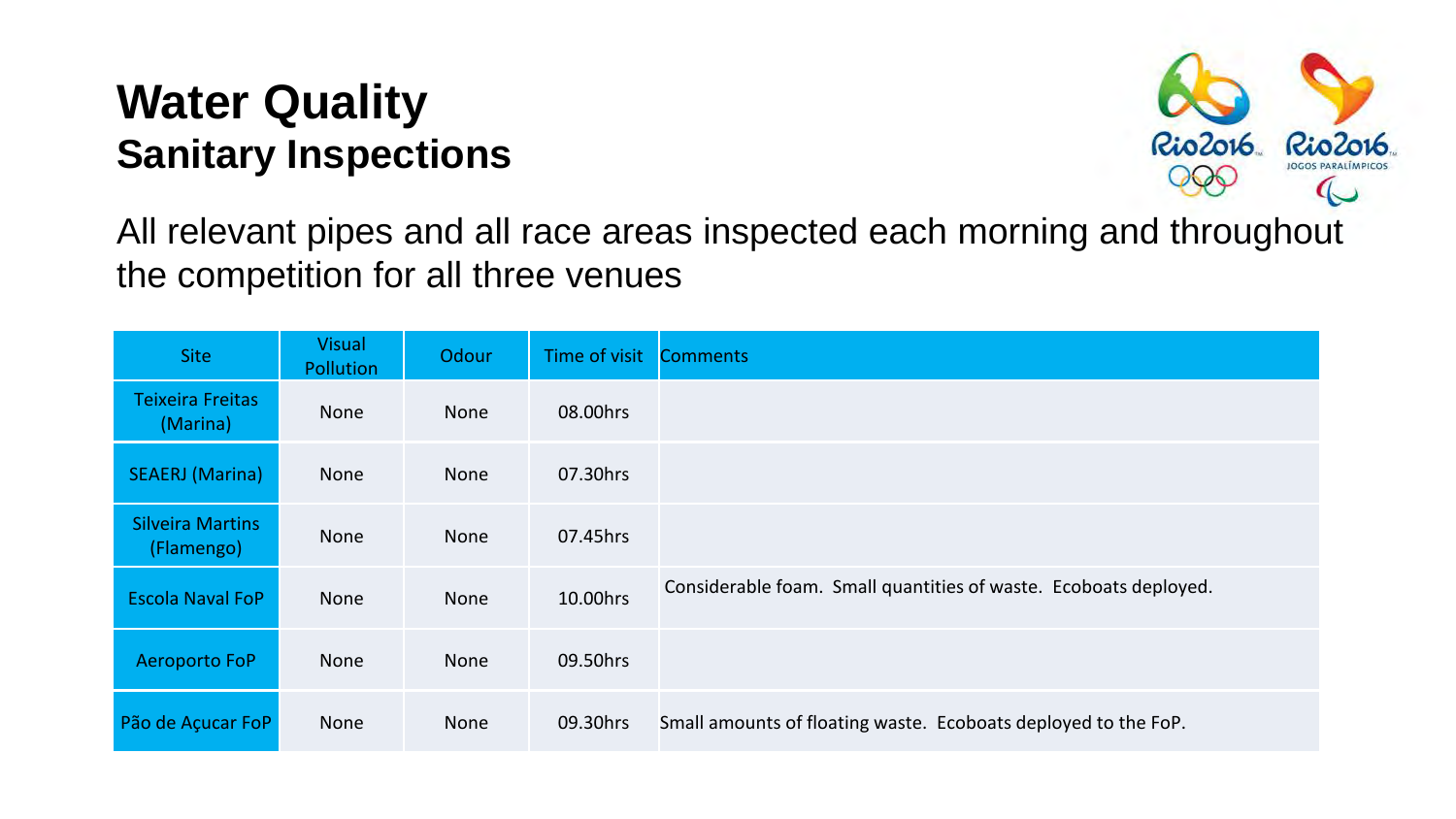# **Sanitary Inspection**

**Rainwater and sewage galleries** Pipes leading to Marina da Glória



#### $\circled{}$  Teixeira de Freitas Gallery  $\circled{}$  SEAERJ Gallery



Silveira Martins Gallery





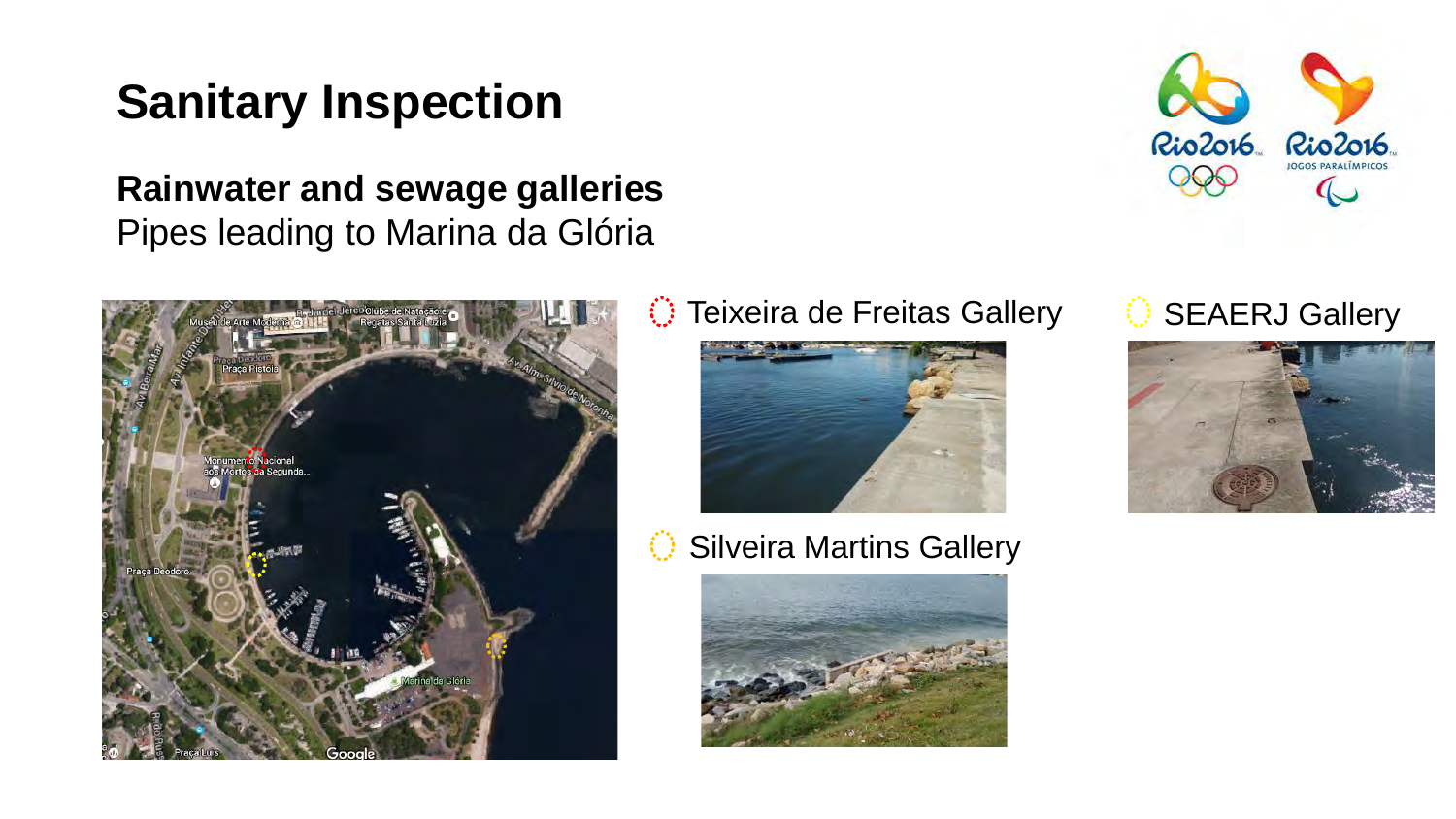### **Water Quality Sanitary Inspections**



#### Ranked from 'Very Low' to 'Very High'

| <b>Very Low</b>  | Zero visual sewage within the pipes entering the Marina and Flamengo, zero visual sewage within all FoPs and zero odour                                                                      |
|------------------|----------------------------------------------------------------------------------------------------------------------------------------------------------------------------------------------|
| Low              | Slight visual sewage within one of the pipes entering the Marina or Flamengo, or, slight visual sewage within one of the FoPs areas<br>and zero odour                                        |
| <b>Moderate</b>  | Moderate visual sewage within one or both of the pipes entering the Marina or Flamengo, or, moderate visual sewage within two<br>of the FoPs areas and some odour                            |
| <b>High</b>      | High visual sewage within one or both of the pipes entering the Marina or Flamengo, and/or, moderate visual sewage within three<br>of the FoPs areas (excluding Pão de Açucar FoP) and odour |
| <b>Very High</b> | High visual sewage within both of the pipes entering the Marina and Flamengo and high visual sewage within all of the FoPs (or<br>only Pão de Açucar foP) areas and odour                    |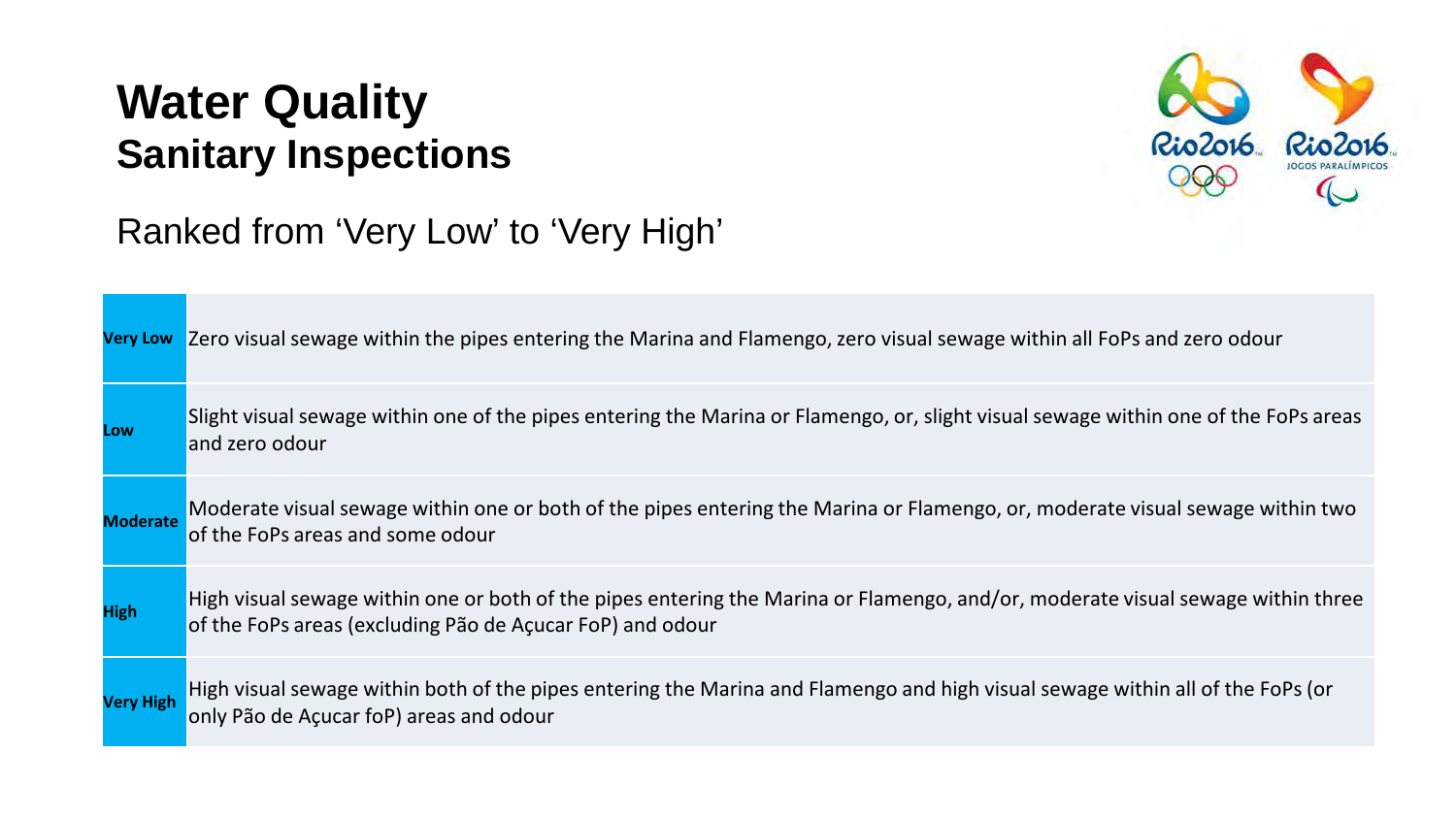# **Water Quality Water Results & Sanitary Inspections Ranking**



Ranked from 1 to 4 for the race areas – Primary Contact

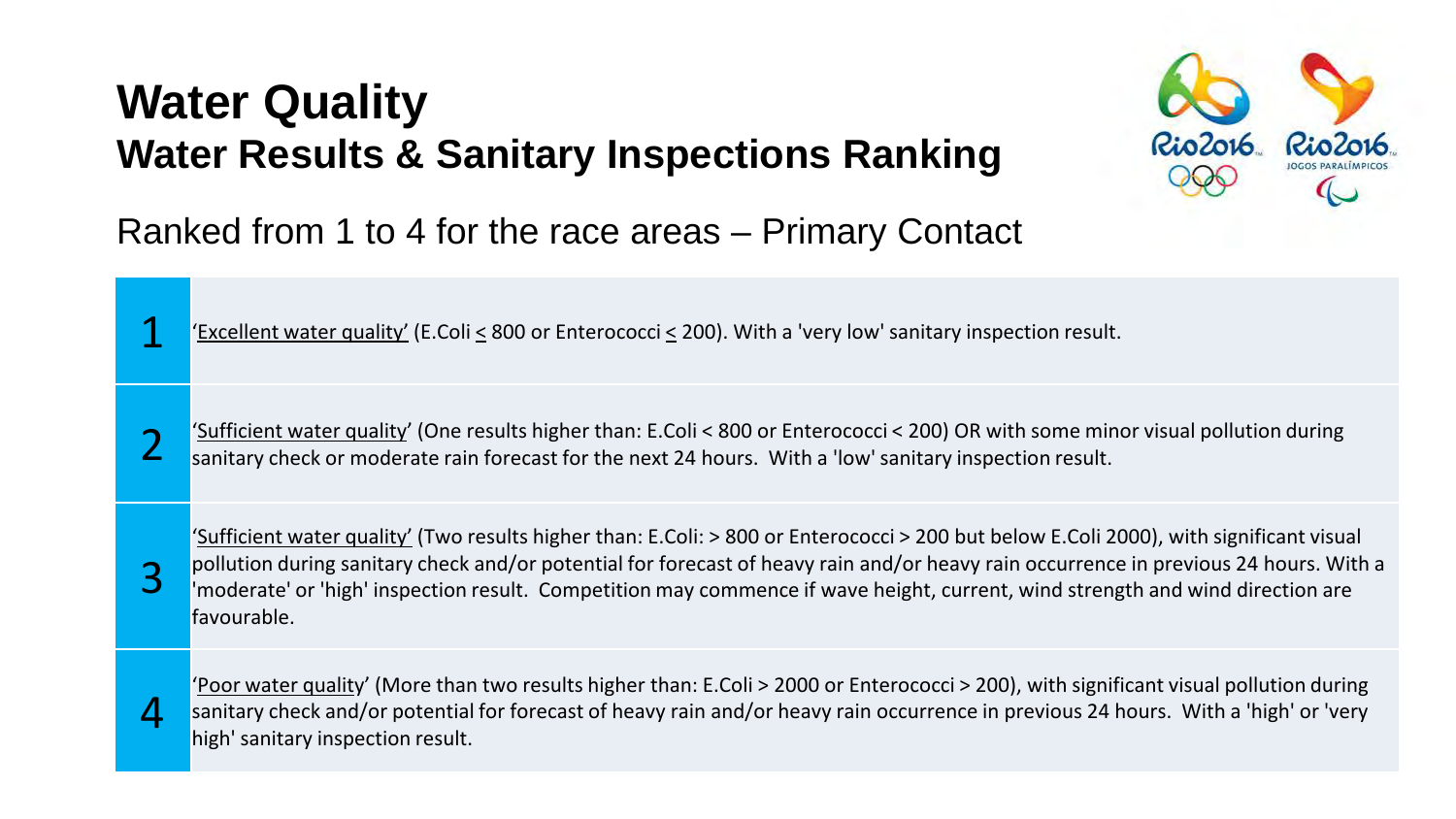# **Water Quality Summary**



#### Matrix summarised and decision posted on Information board

#### 5. Summary:

Excellent water quality at both ramp launching areas.

In the morning FoP check, Pão de Açucar FoP area and Ponte had small quanities of floating waste, ecoboats were deployed to the area. All other race areas were free of floating waste. One previous result has been over the secondary standard in Escola Naval, therefore giving a rating of 2. Medium volumes of floating waste has been present within the Marina this morning, Ecoboats deployed to the area.

6. Decision

No change to training schedule.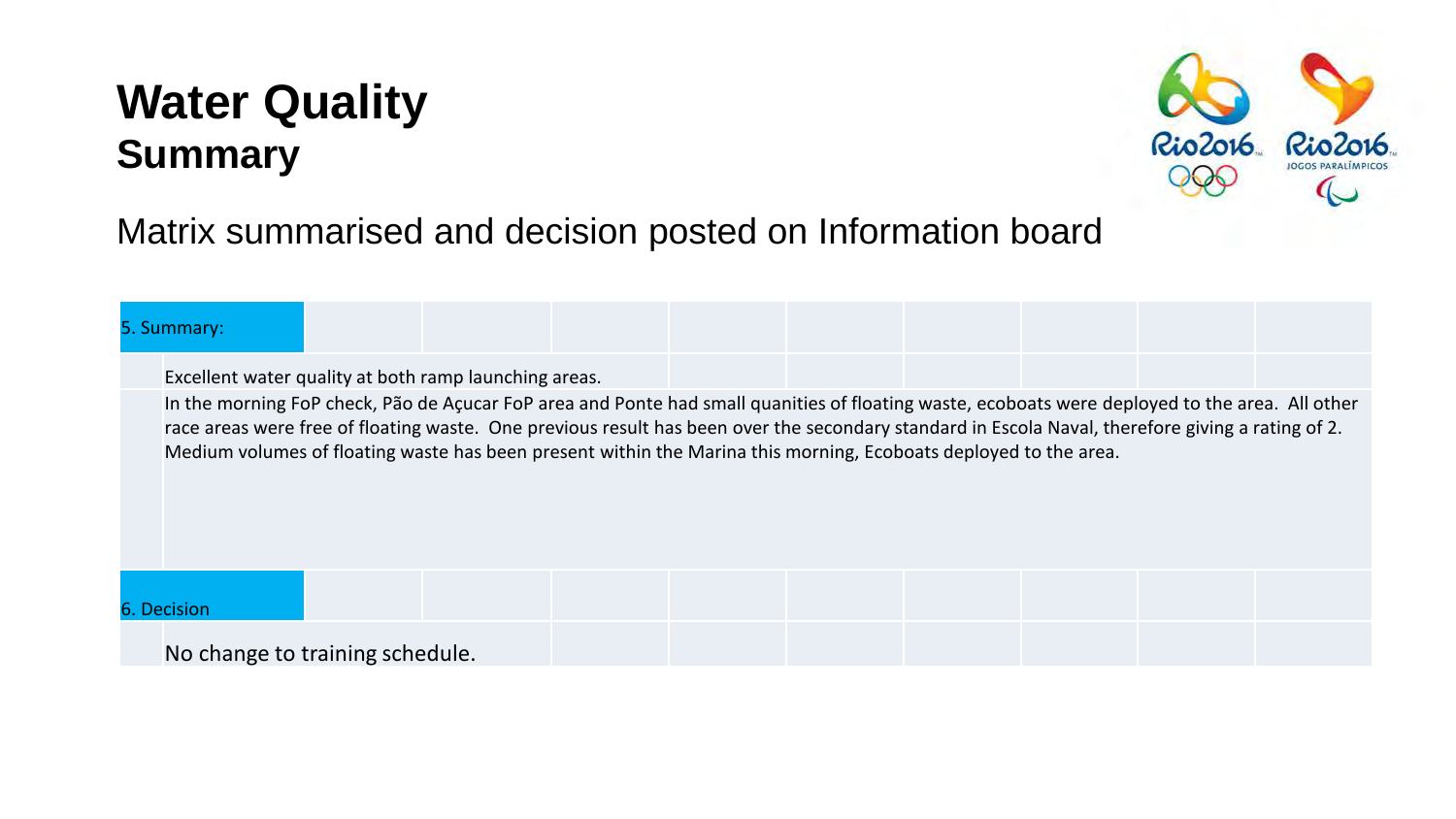#### **Water Quality Contigency Plans**

**Rating 1:** •Not Applicable

**Rating 2:** •Apply remediation if heavy rain forecast (continually for Lagoa) •Remove floating waste (Ecoboats)

#### **Rating 3 & 4:**

•Intensify remediation

- •Remove floating waste (Ecoboats)
- •Isolate a polluted ramp

•Potentially change competition course or delay competition.